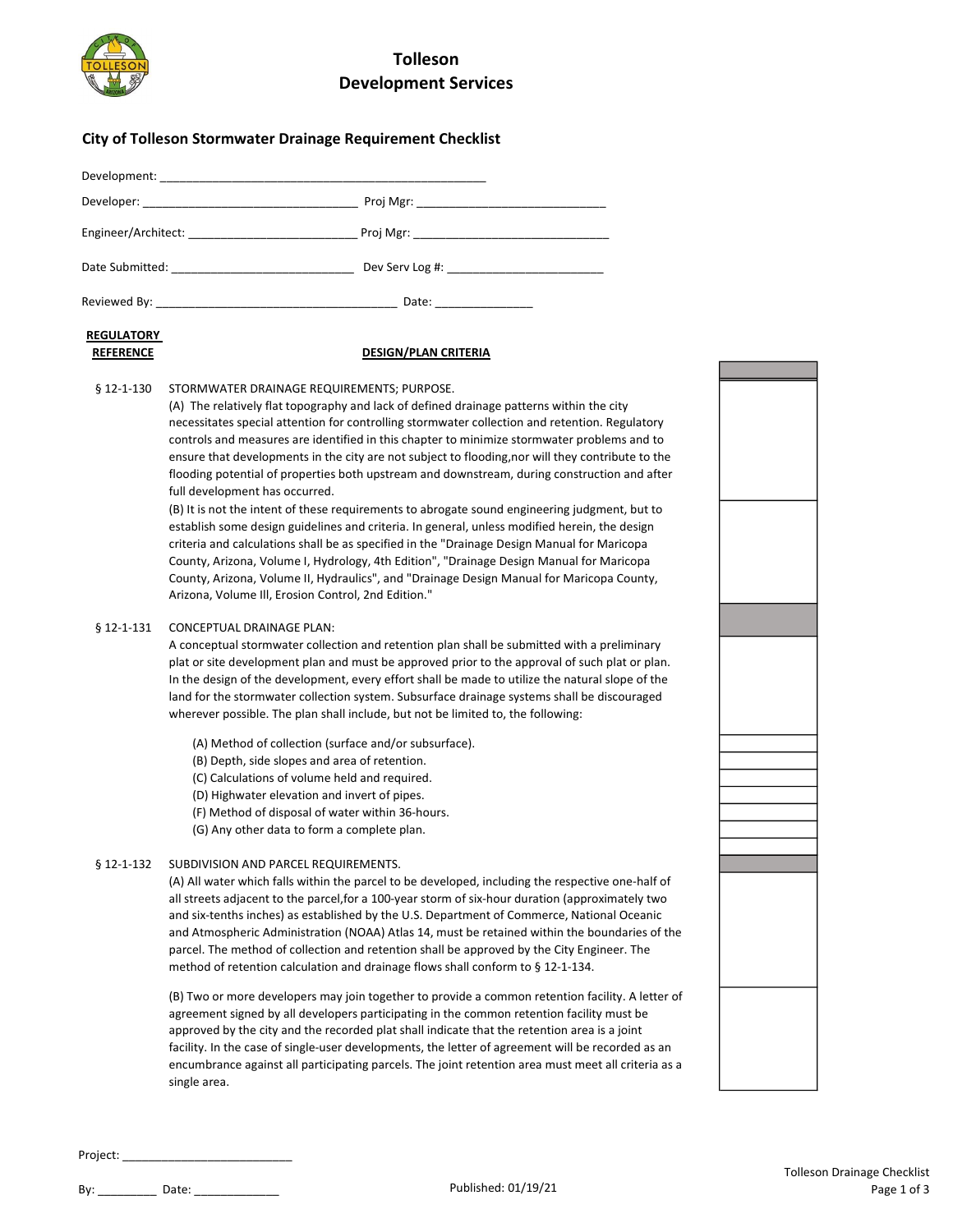#### REFERENCE DESIGN/PLAN CRITERIA

(C) All retention basins shall have a design capacity to preclude a water depth in excess of three feet resulting from a ten-year, six-hour duration storm rainfall of approximately one and seven-tenths inches. The depth of retention basins shall be measured from the nearest adjacent top of curb. Side slopes shall be hinged to conform to the following slope/depth ratios:

| Basic Depth                                              | Maximum Side Slope |
|----------------------------------------------------------|--------------------|
| First 3 feet                                             | 4:1                |
| From 3 feet to 6 feet                                    | 8:1                |
| From 6 feet to 9 feet                                    | 10:1               |
| Basin depth greater than 6 feet subject to city approval |                    |

(D) Retention volumes in excess of a ten-year, six-hour duration storm may be retained in areas other than the retention basin, such as paved parking areas, with the permission of the city. Where allowed,the maximum depth ponding on parking lots shall be eight inches. The maximum water depth allowed in any retention basin resultingfrom a 100-year, six-hour duration storm shall be four feet.

(E) In no event shall stormwater stand in the retention basins longer than 36 hours. Where possible, basins may be drained by pumping or controlled gravity flow into existing storm drainage lines or irrigation ditches when approved by the controlling agency. With the permission of the city,the right-of-way area from one foot in back of sidewalk may be used for the retention basin.

(F) Retention basins shall not encroach upon public or private utility easements. (G) All retention basins that will be controlled by the city shall be improved by the developer per city guidelines for retention basin development and installed prior to the city's acceptance of the retention. The landscape plan shall be submitted with the engineering plans. Retention basins,when not privately maintained, shall be dedicated to the city infee title as stormwater retention basins or drainage rights-of- way. In the case where private retention basins receive water other than that which falls upon the property and adjacent streets and/or alleys, the areas shall be designated as easement areas for retention purposes and shall have a recorded restrictive covenant requiring perpetual maintenance.

(H) On-lot retention is permissible in single-family residential developments providing that the lots contain not less than 18,000 square feet and are fully irrigated. The lot shall be depressed to contain the indicated design storm, includingthat of street runoff.

(I) Curbed streets shall be designed and constructed to carry the stormwater runoff from a tenyear storm between curbs. When peak flows from the design storm exceed the street capacity,a subsurface storm drainage system shall be provided to convey the excess stormwater. Local and secondary collector streets serving one-acre or larger lots designed for on-lot retention may be constructed with a ribbon curb. Local streets, serving lots of 18,000 square feet to one (1) acre in size designed for on-lot retention, may be designed with 18-inch curb depressions at each lot to permit street runoff to flow into the depressed lots.

(J) Peak flows from a 100-year storm shall be carried within the limits of public right-of-way or a dedicated drainage easement.

The finished floor elevation of all buildings shall be a minimum of 14 inches above the 100-year floodplain elevation or the emergency outlet elevation, whichever is greater.

§ 12-1-2 FFE "on the new construction will be a minimum of 12 inches above grade as defined by the International Building Code."



Project: